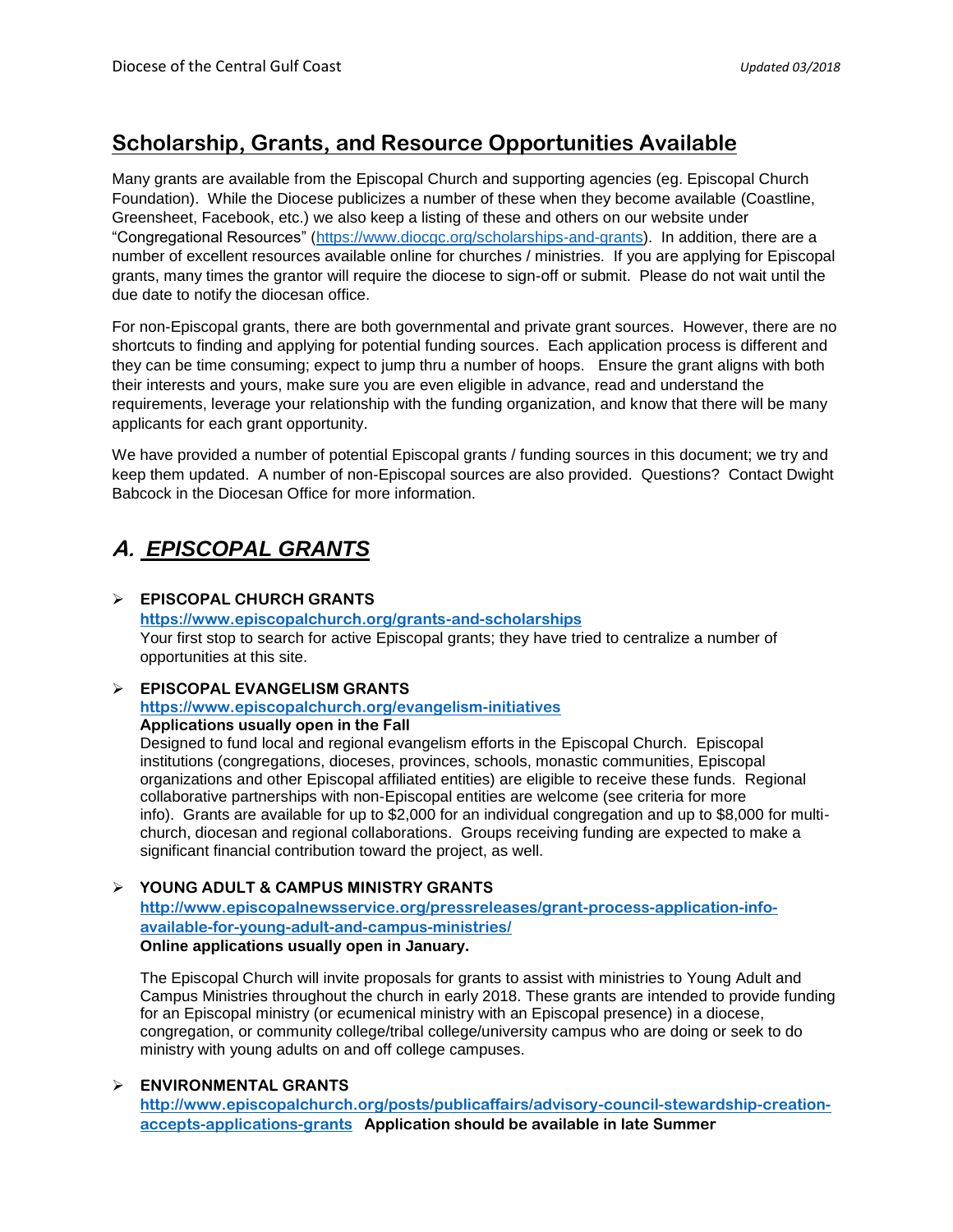Grants that focus on local faith-based projects for mitigating climate change and safeguarding the integrity of Creation. Projects including intergenerational engagement, demonstrating innovation and creativity, and promoting churchwide learning, understanding and practical application are welcomed. Grant funding may be up to \$10,000.

## **UTO GRANTS:**

#### **<http://www.episcopalchurch.org/page/united-thank-offering>**

The United Thank Offering (UTO) is a ministry of The Episcopal Church for the mission of the whole church. Many of our congregations help support UTO and have been recipient of grants in the past (most recently St. James, Eufaula in 2016).

Two types of application opportunities are available:

- Young Adult / Seminarian Grants: applications usually open in October
- Annual UTO Grants: applications usually open in December.

#### **JUBILEE GRANTS**

**<http://www.episcopalchurch.org/blog/DomesticPoverty>**  $\alpha$ **r** 

#### **<https://www.facebook.com/episcopaljubilee>**

**Apply for ministry designation anytime; grants applications should open late Spring.**  Our diocese is an approved "Jubilee Ministry" Diocese, which means that once your Ministry has been designated a Jubilee Ministry, you can officially apply for Jubilee Ministry grants thru the Episcopal Church each year. Applications must be approved by the Diocesan Jubilee Officer (Dwight Babcock) prior to submission. Jubilee Development Grants will be awarded to a new or existing ministry that can demonstrate a new or re-visioned strategy and methodology to address systemic issues affecting domestic economic poverty. Jubilee Impact Grants (\$750 to \$1,500) will be awarded for initiatives of Jubilee Centers that make a positive and measurable impact in the lives of those in need.

#### **ROANRIDGE GRANTS**

## **<http://www.episcopalchurch.org/page/roanridge-trust>**

**Applications should open in the Fall** Roanridge grants are provided annually for creative models for leadership development, training and ministries in small towns and rural communities across The Episcopal Church. Dioceses, congregations and Episcopal-related organizations and institutions are invited to apply for the grants which generally range from \$5,000 to \$20,000.

#### **CHURCH STARTS AND MISSION ENTERPRISE ZONES**

#### **<http://www.episcopalchurch.org/blog/EpiscopalGenesis>**

**Check for next opening late in the year.** Three types of grants are available: Church Plant or New Congregation, Mission Enterprise Zone (MEZ) / Missional Initiative, or MEZ-Church Plant Hybrid. These grants can provide opportunities to be creative and entrepreneurial; the average awards are \$20,000 for Mission Enterprise Zones and \$100,000 for new church starts. Church plants and new congregations may assume traditional or innovative forms. Mission Enterprise Zones are experimental in nature and primarily gather around ministries of service, justice, and mercy. Grants should be available again after the 2018 General Convention.

#### **PROVIENCE IV – EXECUTIVE GRANT <http://www.provinceiv.org/>**

**Grant opportunity usually closes by February.** Executive grant requests for Episcopal initiatives that will increase collaboration among dioceses in efforts to promote the "Jesus Movement" throughout the province. Applicants may request grants up to \$20,000. Province IV special consideration will be given to grants pertaining to evangelism, care of creation and racial reconciliation. (Note: our Diocese was awarded a grant in 2018)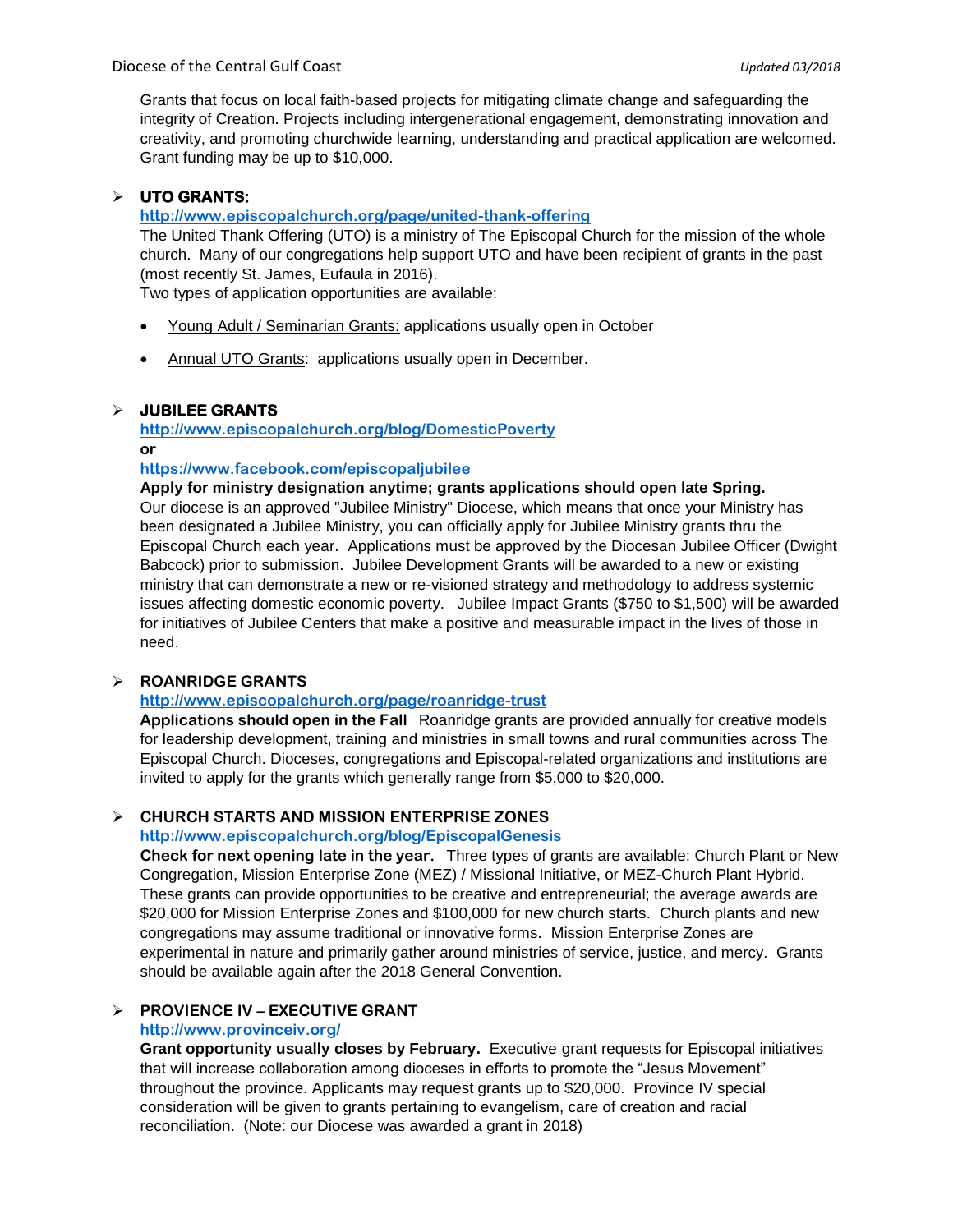# **DIO. OF ARKANSAS - Keller Fund for Misson Grants**

**http://episcopalarkansas.org/keller-fund-for-mission-grants/**

Cash grants given to support mission outreach with priority given to projects involved in Mission of the Diocese of Arkansas and of the Episcopal Church beyond the Diocese of Arkansas (which includes Central Gulf Coast). Usually due by June 1 each year.

#### **YOUNG ADULT SERVICE CORPS**

#### **<http://www.episcopalchurch.org/blog/YASC>**

**Grants usually open in November** The young Adult Service Corps is a ministry for young adults who are interested in exploring their faith in new ways by living and serving in communities around the Anglican Communion. YASC brings young adults into the life of the worldwide Anglican Communion and into the daily work of a local community. YASC is open to Episcopalians between the ages of 21 and 30. Applicants must have a high degree of maturity and possess a faith commitment, the willingness to be a humble guest, and the ability to be an authentic companion.

# **B. OTHER GRANTS RESOURCES**

#### **PARTNERS FOR SACRED PLACES**

**[www.fundforsacredplaces.org](http://www.fundforsacredplaces.org/)**

**Visit site for current status.** Partners for Sacred Places and the National Trust for Historic Preservation announce a National Fund for Sacred Places to assist churches in need of repair and restoration. The fund will provide up to \$250,000 in capital grants, in addition to planning grants and an array of services, for at least 50 individual congregations from a diversity of faiths over four years. Recent article: **[http://episcopaldigitalnetwork.com/ens/2016/11/02/episcopal-churches](http://episcopaldigitalnetwork.com/ens/2016/11/02/episcopal-churches-among-those-receiving-preservation-grants/)[among-those-receiving-preservation-grants/](http://episcopaldigitalnetwork.com/ens/2016/11/02/episcopal-churches-among-those-receiving-preservation-grants/)**

#### **HISTORICAL SOCIETY OF THE EPISCOPAL CHURCH**

**[http://www.episcopalchurch.org/library/article/historical-society-episcopal-church](http://www.episcopalchurch.org/library/article/historical-society-episcopal-church-accepting-grant-applications)[accepting-grant-applications](http://www.episcopalchurch.org/library/article/historical-society-episcopal-church-accepting-grant-applications)**

**Usually due in the Spring** Applications from individual scholars as well as academic and ecclesiastical groups for grants to support significant research, conferences, and publications relating to the history of the Episcopal Church. Typical grants include travel to archives, collections or resources, dissertation research, and seed money for larger projects

- **GUIDESTAR [\(www.guidestar.org\)](http://www.guidestar.org/)** This organization collects information on all nonprofits in the United States and makes it available to the public. Because foundations are also nonprofit organizations, if you search by zip code and it will show you potential funding sources / foundations within a specific geographic area.
- **CHURCH PERIODICAL CLUB [\(http://www.churchperiodical.com/index.html\)](http://www.churchperiodical.com/index.html)** CPC is an independent, affiliated organization of Episcopal Church, dedicated to the worldwide Ministry of the Printed Word and to the Promotion of Christian Mission. It helps supplies books, tapes, videos, and computer programs free to those who cannot otherwise attain them. See their funds and grants section.
- **FUNDSNET SERVICES [\(http://www.fundsnetservices.com/\)](http://www.fundsnetservices.com/)** A Fundraising & Grants Directory provides resources information about grants, fundraising, philanthropy, foundations and 501(c)(3) nonprofits organizations to those in need of funding and research for their philanthropic efforts and missions.
- **HISTORIC BUILDING / PRESERVATION GRANTS** A directory of grants and funding sources for historic buildings.

<http://www.preservationdirectory.com/PreservationGeneralResources/GrantsFundingSources.aspx>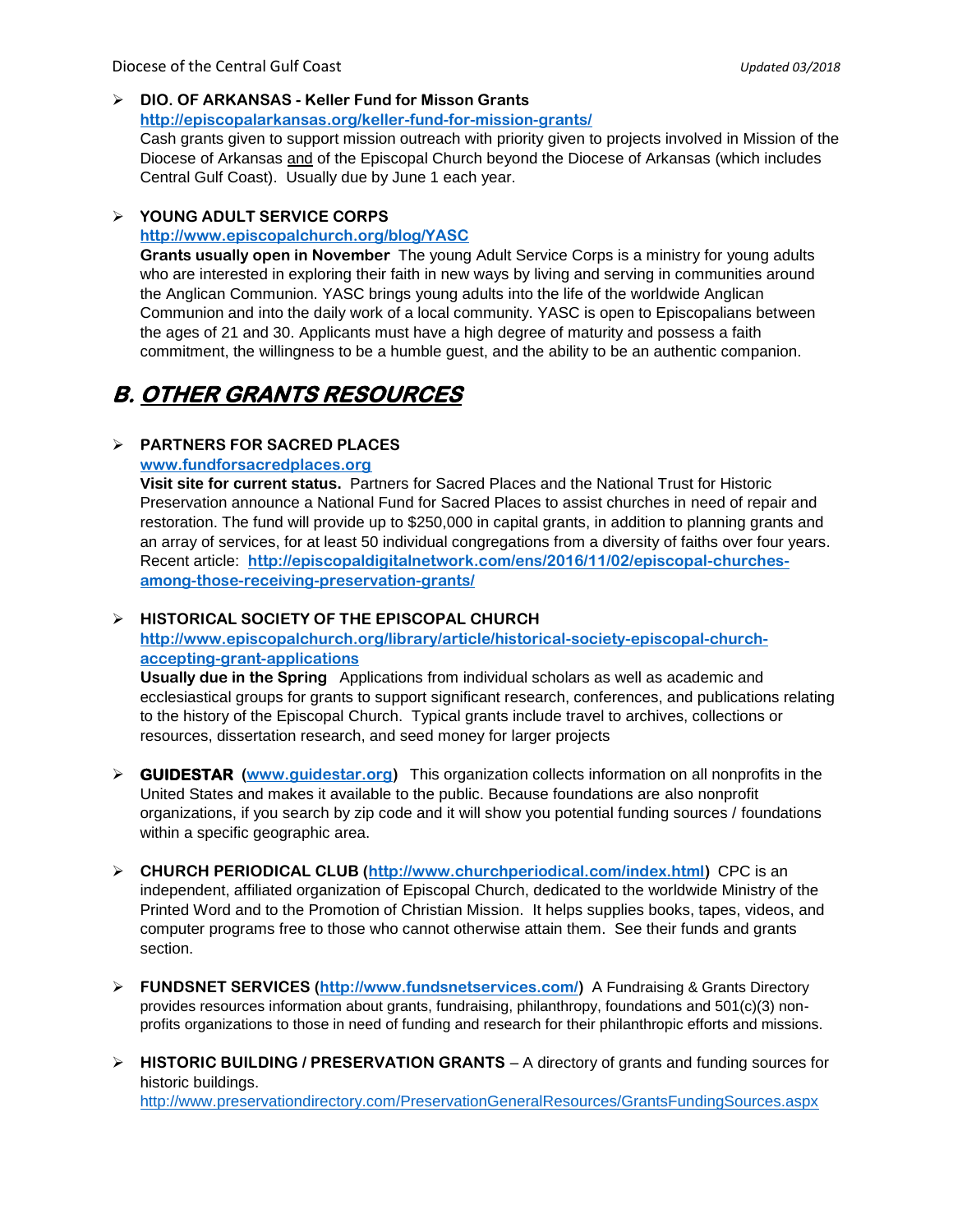- **FEDERAL GRANTS:** The Grants Learning Center is your gateway to the federal grants world. **[https://www.grants.gov](https://www.grants.gov/)**
- **NATIONAL ENDOWMENT FOR THE HUMANITIES:** Potential grant opportunities for preservation assistance for smaller institutions. **<https://www.neh.gov/grants/preservation/preservation-assistance-grants-smaller-institution>**

# **C. SCHOLARSHIPS**

 **EPISCOPAL CHURCH SCHOLARSHIP OPPORTUNITIES <http://www.episcopalchurch.org/page/episcopal-church-scholarships>**

**2018-2019 school year closed; will be available in early Spring.** Available only to Episcopalians, who meet the criteria of one or more trust funds, are Full-time students and part-time students enrolled in a degree program or equivalent certificate program at an accredited, post-secondary institution.

## **DIOCESAN SCHOLARSHIP OPPORTUNITIES <https://www.diocgc.org/ya-scholarships>**

**2018-2019 applications due in late May each year**. Scholarships are available for full-time students and part-time students enrolled in a degree program or equivalent certificate program at an accredited, post-secondary institution, for those active in the life of the Episcopal Church and are a member (or dependent of a member) of a congregation in the Diocese of the Central Gulf Coast**.** 

# **D. CHURCH RESOURCES AND TOOLS:**

## **Vestry Resources and & Tools:**

- **Studying Your Congregation and Community:** Want to get a better understanding of your community? Run this report to learn more about demographics & trends of your specific church. **<http://www.episcopalchurch.org/page/studying-your-congregation-and-community>**
- **Sample Vestry Job Descriptions <http://www.ecfvp.org/tools/sample-vestry-job-description/>**
- **Tables, Charts, and Research Reports on the Episcopal Church <http://www.episcopalchurch.org/page/tables-charts-and-research-reports>**
- **ECF Vital Practices:** offers vestry members and other people of faith, resources and tools to respond to the changing needs of the Church. **<http://www.ecfvp.org/> Examples: Vestry Orientation Webinar <http://www.ecfvp.org/webinars/vestry-orientation-9/>**

## **Ministry Resources and Tools**

- **Domestic Poverty Ministries:** link to how to become a Jubilee Ministry **<http://www.episcopalchurch.org/posts/domesticpoverty/how-become-jubilee-ministry>**
- **Gifts for Life:** Episcopal Relief and Development. Transforming lives around the globe give an entire community the opportunity to not only survive, but thrive. **<http://www.episcopalrelief.org/what-you-can-do/gifts-for-life>**